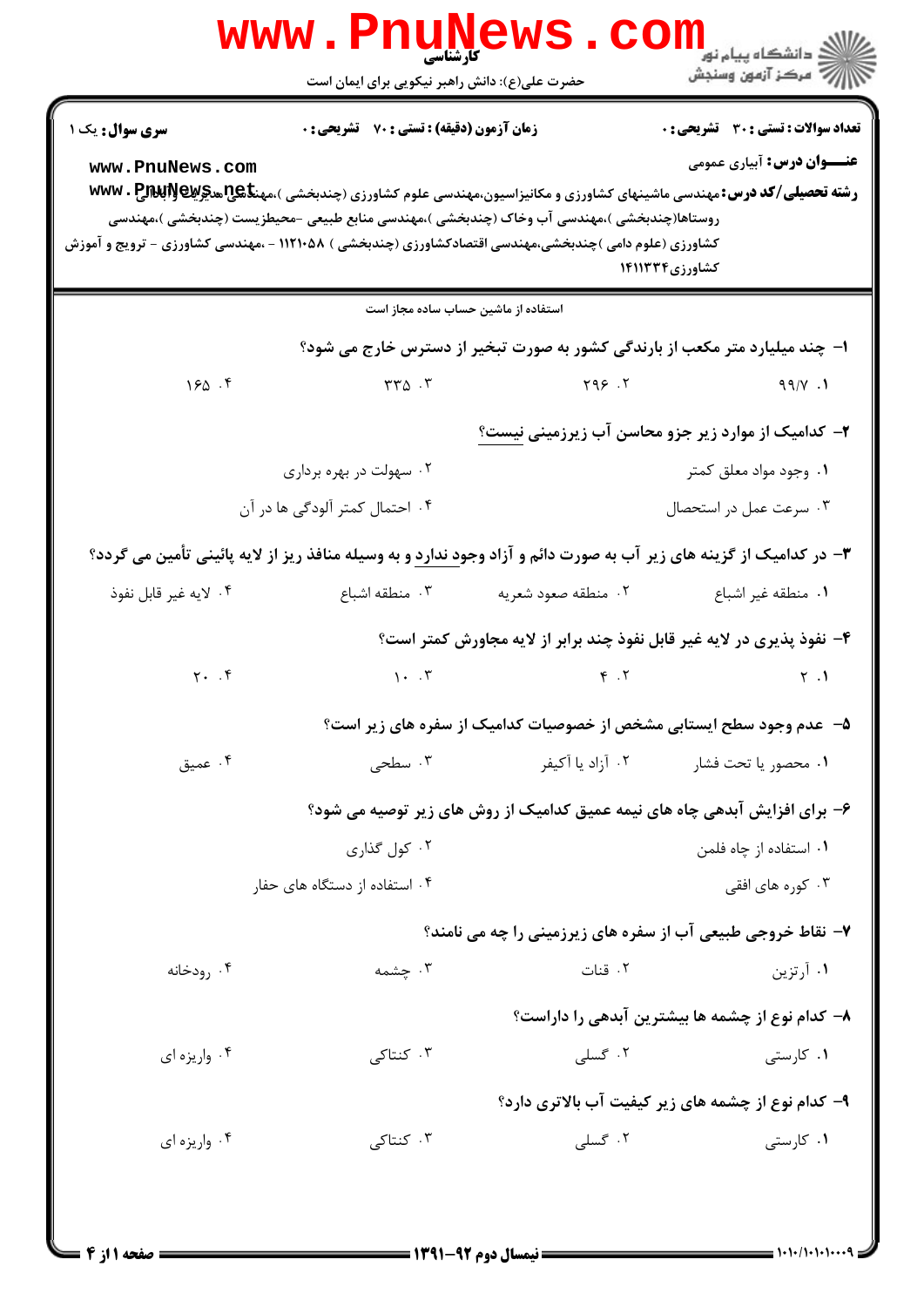| <b>سری سوال : ۱ یک</b><br>www.PnuNews.com<br>روستاها(چندبخشی )،مهندسی آب وخاک (چندبخشی )،مهندسی منابع طبیعی –محیطزیست (چندبخشی )،مهندسی  | <b>زمان آزمون (دقیقه) : تستی : 70 قشریحی : 0</b> |                                                                                                       | تعداد سوالات : تستي : 30 ٪ تشريحي : 0                                                                                                                                  |  |
|------------------------------------------------------------------------------------------------------------------------------------------|--------------------------------------------------|-------------------------------------------------------------------------------------------------------|------------------------------------------------------------------------------------------------------------------------------------------------------------------------|--|
|                                                                                                                                          |                                                  |                                                                                                       |                                                                                                                                                                        |  |
|                                                                                                                                          |                                                  |                                                                                                       | <b>عنـــوان درس:</b> آبیاری عمومی<br><b>رشته تحصیلی/کد درس:</b> مهندسی ماشینهای کشاورزی و مکانیزاسیون،مهندسی علوم کشاورزی (چندبخشی )،مهن <del>تا @U</del> NG و WWV . P |  |
|                                                                                                                                          |                                                  | کشاورزی (علوم دامی )چندبخشی،مهندسی اقتصادکشاورزی (چندبخشی ) ۱۱۲۱۰۵۸ - ،مهندسی کشاورزی - ترویج و آموزش | کشاورزی۱۴۱۱۳۳۴                                                                                                                                                         |  |
|                                                                                                                                          |                                                  |                                                                                                       | ∙۱- در کانالی با سطح مقطع مثلث به شکل زیر مطلوب است شعاع هیدرولیکی جریان (R)؟                                                                                          |  |
|                                                                                                                                          |                                                  |                                                                                                       | $Pw=2y \sqrt{1+Z^2}$ $A=zy^2$                                                                                                                                          |  |
|                                                                                                                                          |                                                  |                                                                                                       |                                                                                                                                                                        |  |
|                                                                                                                                          |                                                  |                                                                                                       | $y=2$ $y=0.8$                                                                                                                                                          |  |
| $1/\Delta$ .                                                                                                                             | $1/\Upsilon$ . $\Upsilon$                        | $\cdot$ /9 $\cdot$ $\cdot$ $\cdot$                                                                    | .19.1                                                                                                                                                                  |  |
|                                                                                                                                          |                                                  |                                                                                                       | 11- ضریب مانینگ (n) به چه عاملی بستگی دارد؟                                                                                                                            |  |
| ۰۴ زبری جداره                                                                                                                            | ۰۳ پیرامون مرطوب                                 | ٠٢ سطح مقطع جريان                                                                                     | ۰۱ عمق هیدرولیکی                                                                                                                                                       |  |
|                                                                                                                                          |                                                  |                                                                                                       | ۱۲- عدم مقاومت در مقابل سرما و شکنندگی در برابر فشار، عیب اصلی کدام نوع لوله می باشد؟                                                                                  |  |
| برزنتى $\cdot$ ۴ .                                                                                                                       | $pvc \cdot r$                                    | ۰۲ پلی اتیلن                                                                                          | ۰۱ بتنی                                                                                                                                                                |  |
|                                                                                                                                          |                                                  |                                                                                                       | ۱۳- در سیستم های آبیاری متحرک از کدامیک از لوله ها استفاده می گردد؟                                                                                                    |  |
| ۰۴ برزنتی                                                                                                                                | ۰۳ فلزی                                          | ۰۲ پلاستیکی                                                                                           | ۰۱ بتنی                                                                                                                                                                |  |
|                                                                                                                                          |                                                  |                                                                                                       | ۱۴- اساس اندازه گیری دبی در سیفون ها چیست؟                                                                                                                             |  |
|                                                                                                                                          | ۰۲ اختلاف ارتفاع ورودي و خروجي سيفون             |                                                                                                       | ۰۱ زبری جداره سیفون                                                                                                                                                    |  |
|                                                                                                                                          | ۰۴ طول لوله سيفون                                |                                                                                                       | ۰۳ قطر سيفون                                                                                                                                                           |  |
|                                                                                                                                          |                                                  |                                                                                                       | <b>۱۵</b> - کدام عبارت در مورد وزن مخصوص ظاهری (Pb) صحیح می باشد؟                                                                                                      |  |
|                                                                                                                                          |                                                  | ۰۱ به دلیل حجم منافذ بیشتر، وزن مخصوص ظاهری خاک های رسی کمتر از خاکهای شنی است.                       |                                                                                                                                                                        |  |
|                                                                                                                                          |                                                  | ۰۲ به دلیل حجم منافذ کمتر، وزن مخصوص ظاهری خاکهای رسی بیشتر از خاکهای شنی است.                        |                                                                                                                                                                        |  |
|                                                                                                                                          |                                                  | ۰۳ به دلیل حجم منافذ بیشتر، وزن مخصوص ظاهری خاکهای رسی بیشتر از خاکهای شنی است.                       |                                                                                                                                                                        |  |
| ۰۴ به دلیل حجم منافذ کمتر، وزن مخصوص ظاهری خاکهای رسی کمتر از خاکهای شنی است.<br>۱۶– در خاکهای اشباع پتانسیل صفر است و پتانسیل مثبت است. |                                                  |                                                                                                       |                                                                                                                                                                        |  |
|                                                                                                                                          |                                                  |                                                                                                       |                                                                                                                                                                        |  |
| ۰۴ ماتریک ــ ثقلی                                                                                                                        | ۰۳ ماتریک ـ فشاری                                | ۰۲ فشاری ــ ثقلی                                                                                      | ۰۱ اسمزی ـ فشاری                                                                                                                                                       |  |

 $= 1.1.11.1.1$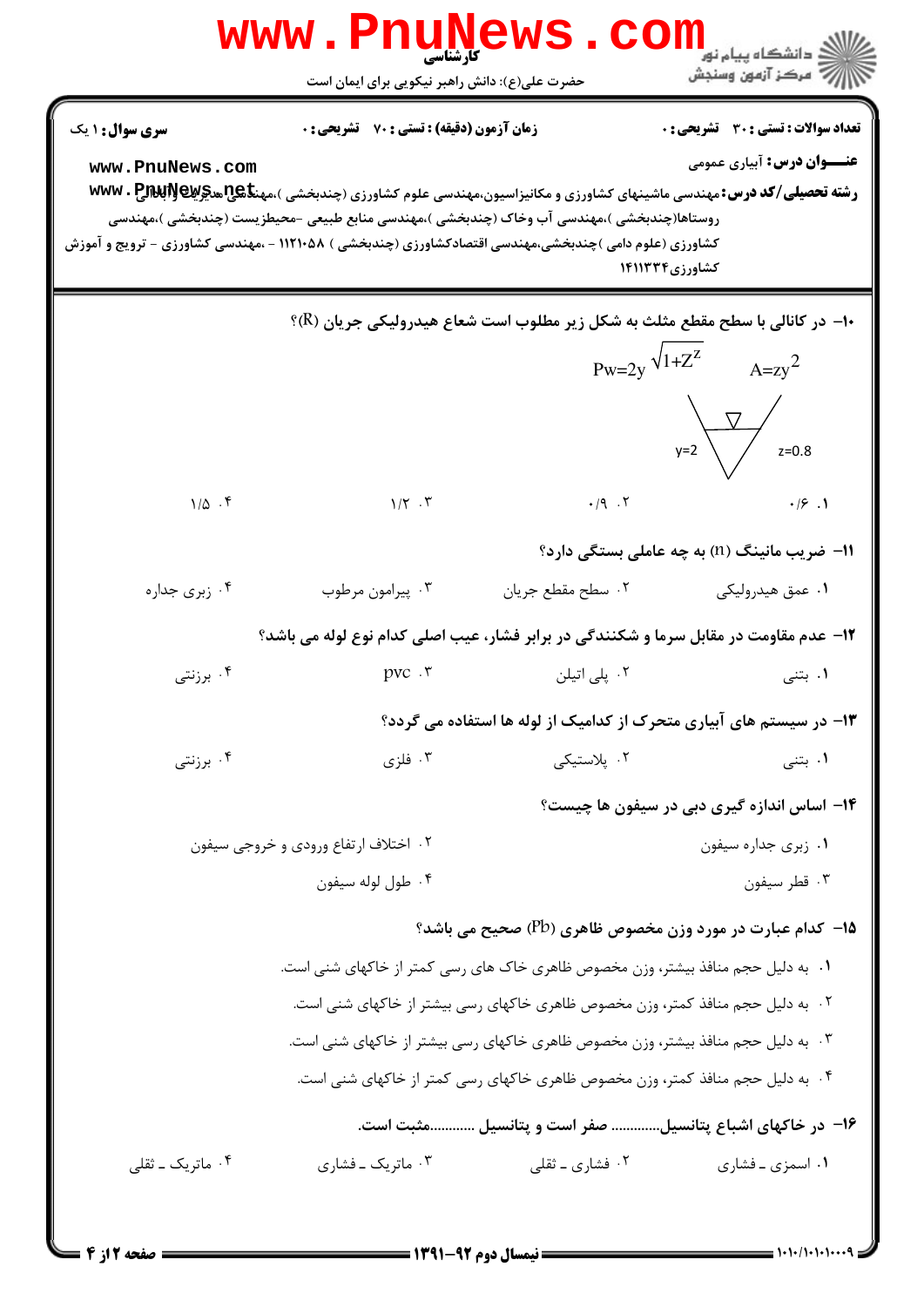